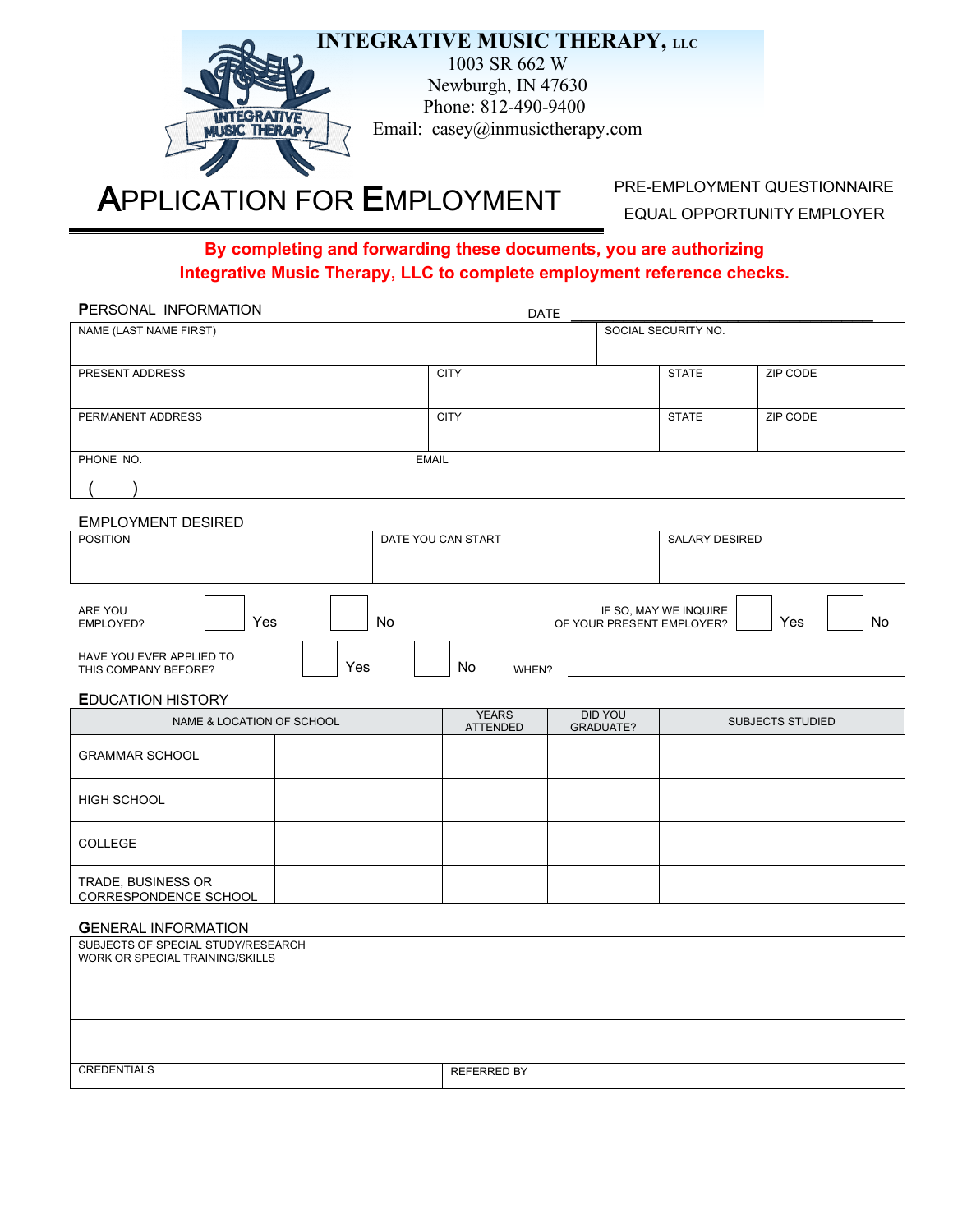#### Attachment to Application for Employment

Please include phone and email addresses, if known, for the employers and references you list on the application.

### Former Employers

(LIST BELOW LAST FOUR EMPLOYERS, STARTING WITH LAST ONE FIRST)

| <b>DATE</b><br>MONTH AND YEAR | NAME AND ADDRESS OF EMPLOYER | <b>SALARY</b> | <b>POSITION</b> | <b>REASON FOR LEAVING</b> |
|-------------------------------|------------------------------|---------------|-----------------|---------------------------|
| <b>FROM</b><br>TO             |                              |               |                 |                           |
| <b>FROM</b><br>TO             |                              |               |                 |                           |
| <b>FROM</b><br>TO             |                              |               |                 |                           |
| <b>FROM</b><br>TO             |                              |               |                 |                           |

#### Professional References

GIVE BELOW THE NAMES OF THREE PERSONS NOT RELATED TO YOU, WHOM YOU HAVE KNOWN AT LEAST ONE YEAR.

| Name and Business | Years Known | Phone | E-mail Address |
|-------------------|-------------|-------|----------------|
|                   |             |       |                |
|                   |             |       |                |
|                   |             |       |                |
|                   |             |       |                |
|                   |             |       |                |
|                   |             |       |                |
|                   |             |       |                |
|                   |             |       |                |
|                   |             |       |                |

## Personal References

GIVE BELOW THE NAMES OF THREE PERSONS NOT RELATED TO YOU, WHOM YOU HAVE KNOWN AT LEAST ONE YEAR.

| Name and Relationship | Years Known | Phone | E-mail Address |
|-----------------------|-------------|-------|----------------|
|                       |             |       |                |
|                       |             |       |                |
|                       |             |       |                |
|                       |             |       |                |
|                       |             |       |                |
|                       |             |       |                |
|                       |             |       |                |
|                       |             |       |                |
|                       |             |       |                |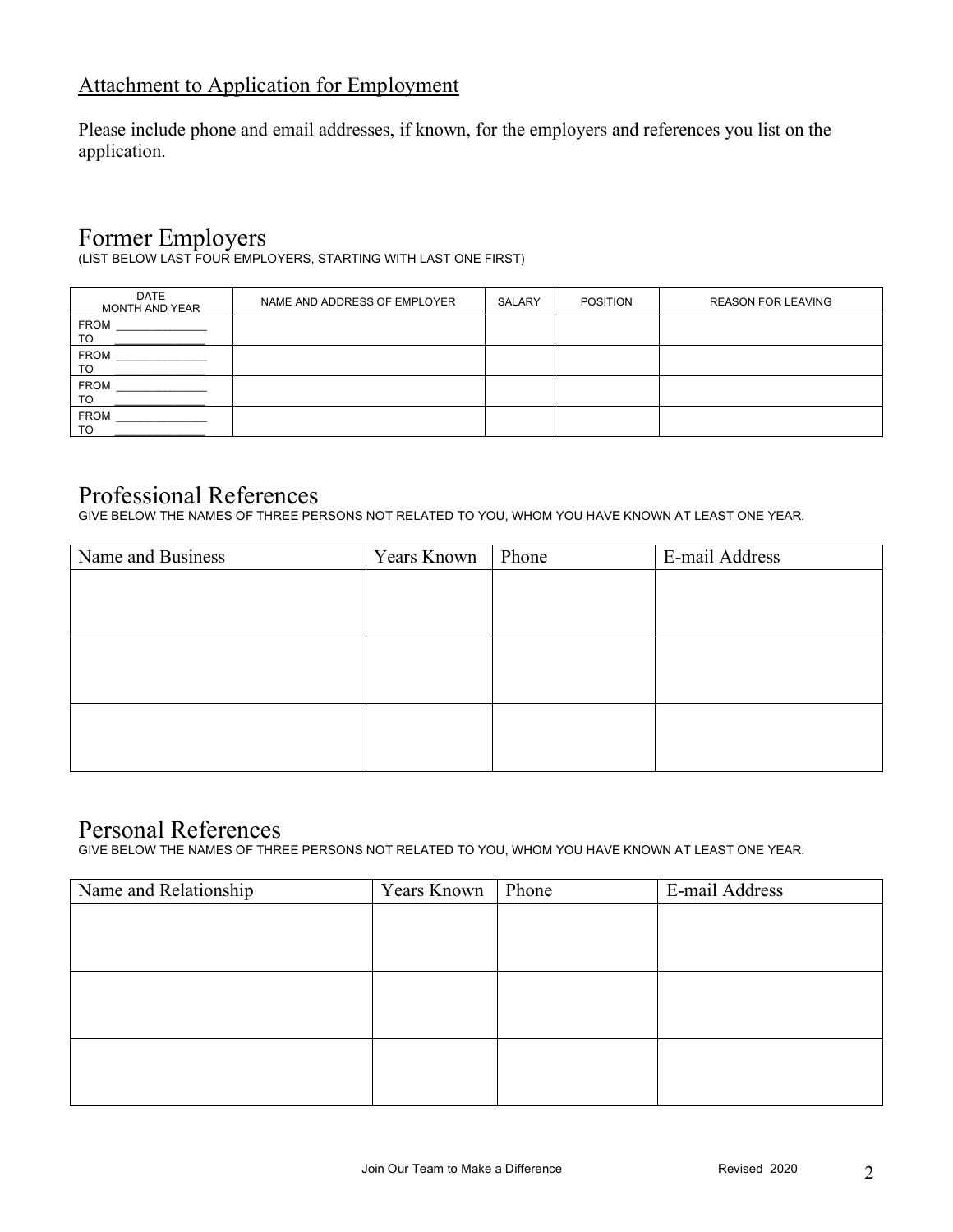## **Other Employment Questions:**

- 1. Which of the following positions are you currently seeking? **\_\_\_\_\_ Music Therapist \_\_\_\_\_ Neurologic Music Therapist** Full time **Example 2** Full Time Part time **Part Time** Other (please explain)  $\qquad \qquad$  Other (please explain) **\_\_\_\_\_ Admin Assistant \_\_\_\_\_ Direct Support Staff (PAC/Respite)** Full time **Depart Time** Part Time Part time Full Time Other (please explain)  $\qquad$  Other (please explain) 2. How soon are you available to start working? 3. What days and hours are you available to work? 4. Do you have reliable transportation? Yes / NO 5. Are you certified in CPR? Yes / NO First Aid? Yes / NO Dates:
- 6. Do you have other responsibilities that may interfere with your ability to provide services consistently? If so, please explain.
- 6. Why are you seeking this position?
- 7. Describe your comfort level related to working with individuals with neurobehavioral differences or developmental disabilities.
- 8. Tell us about your experience with autism spectrum disorder, if any.

#### **A**UTHORIZATION

"I certify that the facts contained in this application are true and complete to the best of my knowledge and understand that, if employed, falsified statements on this application shall be grounds for dismissal."

DATE SIGNATURE